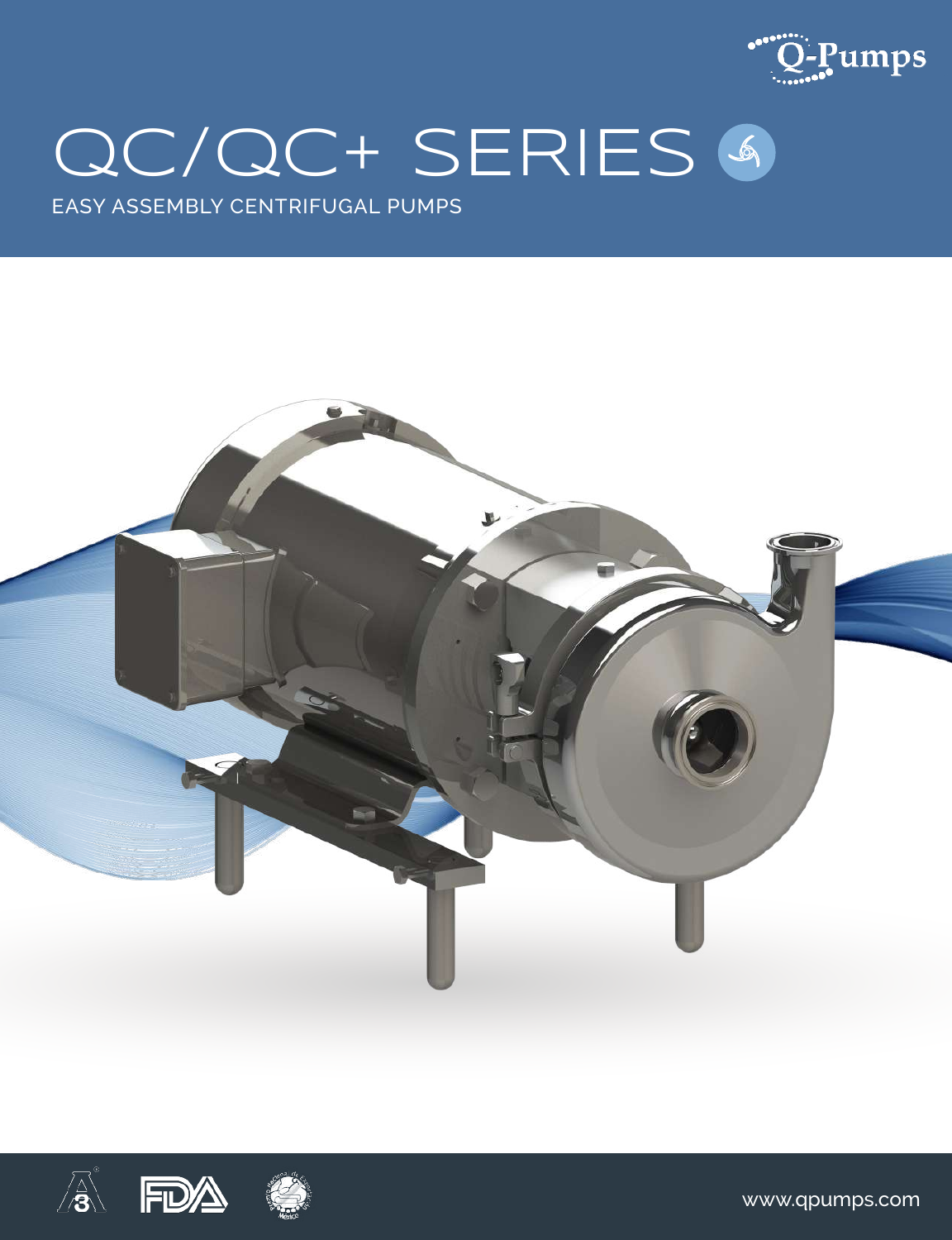

# **QC/QC+ SERIES**

The QC + series is ideal for sanitary and non-sanitary applications, perfect for the food, beverage and agrochemical industries.

They can handle flows of up to 1200 GPM and pressure loads of up to 270 feet. It has the 3-A certification.

**1**,200 GPM / 4,542 LPM  $\begin{bmatrix} 1 \\ 1 \end{bmatrix}$  up to 600 cP  $\begin{bmatrix} 117 \text{ psi} / 8 \text{ bar} \\ 270 \text{ ft} / 82 \text{ m} \end{bmatrix}$ 

270 ft / 82 m

## **CHARACTERISTICS**

- Open impeller
- Scroll casing with suction in the center
- Sanitary finish according to standards 3-A certified 1004
- Connections: Clamp (standard), Flange, NPT, Weldable, Bevel Seat, DIN, SMS
- Support set and legs in stainless steel
- Manufactured in NEMA (American) and IEC (European) standards
- They can work in both 60 Hz and 50 Hz
- Stainless steel adapter
- All the parts in contact with the product are made of T316L stainless steel



#### **EJEMPLO QC-216-M-D-ARMAZÓN /** *EXAMPLE QC-216-M-D-FRAME*

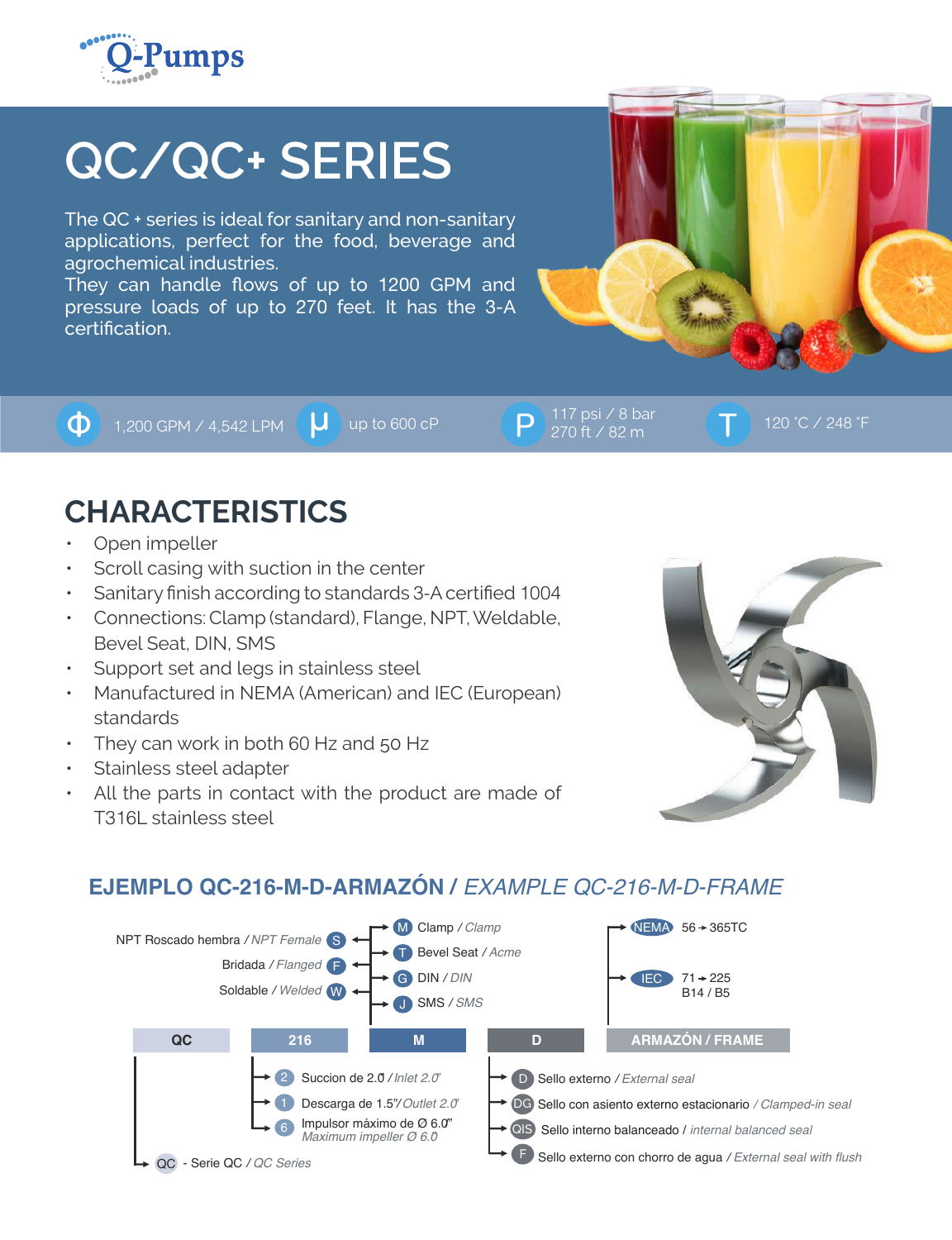

## QUALITY UNDER INTERNATIONAL STANDARDS



#### **"D" TYPE SEAL - Balanced External Seal**

Applicable to a wide variety of uses, this seal is designed to have a long service life.

Applications: dairy products, corn oils, tomato juice, drinks, water, etc. It is also useful for acidic cleaning solutions and detergents.

It is not recommended for applications where the product is abrasive, corrosive or that when drying forms layers. It can also be combined with the water jet to prolong its life, becoming the "F" type seal.



#### **SEAL TYPE "DG" - Stationary External Seat**

This long-life seal uses standard rotary components of the D seal, plus a stationary element to be selected from materials such as silicon carbide, ceramic and tungsten carbide.

Applications of liquid sugar, abrasive and corrosive products such as acids or caustic soda, as long as it is used with the correct elastomers. It can be combined with the water jet to prolong its life.

### **QC+ SERIES**

- The QC + series is an exclusive Q-Pumps design that complies with 3-A sanitary standards
- Facilitates and streamlines the assembly of QC series pumps
- Better support of the impeller by means of a wedge and a nut
- Greater long-term efficiency
- A normal pump of the QC series can be converted to the QC plus series with a Kit plus